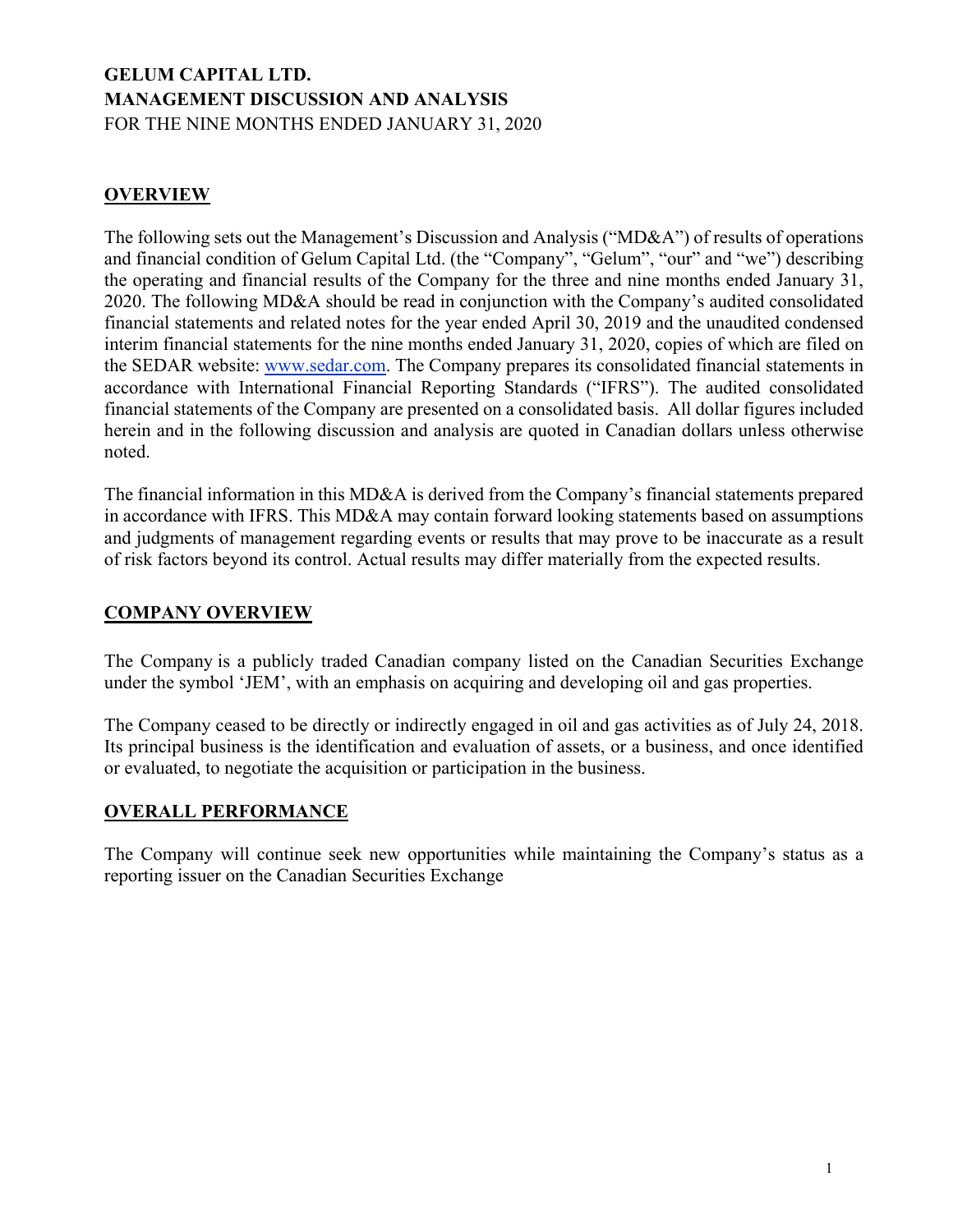# **OPERATIONAL UPDATE**

Under the terms of the Development Agreement signed on August 7, 2014, the Company paid \$4,644,326 (US\$4,153,378) to drill, complete and equip three development wells. In the initial phase of the project, 70% of gross proceeds flow to the Company in order to recover its investment. As at 30 April 2017, the Company had realized accumulated investment returns of \$2,717,566 (US\$2,139,390). During the year ended 30 April 2017, realized investment returns were \$485,601 (US\$371,483).

According to Central production reports, since the first well started producing oil in October, 2014 until October 26, 2016, gross cumulative production of the three wells drilled in the Catriel Oeste field reached 57,483 barrels of crude oil, generating net proceeds of \$2,717,566 which represents the 70% take that Jagercor received from the total sales of crude oil.

The Catriel Oeste concession expired on October 25, 2016. In January, Central advised Jagercor that Central continued to be involved in negotiations with the Rio Negro Province to extend the concession. Then Central advised Jagercor that the Province of Rio Negro rejected its offer, denying an extension of the concession agreement. Central has operated the Catriel Oeste oilfield until the end of February 2017. The Province transfered the asset (concession) to Provincial Hydrocarbons Company. As a result of Central's inability to obtain a concession extension, production rights over the 3 wells terminate.

The Development Agreement has been impacted (and effectively terminated) by Central's inability to obtain a concession extension.

## **RESULTS OF OPERATIONS**

The Company reported loss and comprehensive loss of \$20,740 for the three month period ended January 31, 2020 (2019 – \$11,480).

The Company's operating expenses for the three month period ended January 31, 2020, included the following:

General & administrative of  $$10,241$  (2019 -  $$6,966$ )

General & administrative of \$10,241 (2019 - \$6,966) difference of \$3,275 has increased compared to the same period of the previous year due to increased accounting and legal fees.

The Company reported loss and comprehensive loss of \$64,998 for the nine month period ended January 31, 2020 (2018 – income and comprehensive income \$91,570).

The Company's operating expenses for the nine month period ended January 31, 2020, included the following:

- General & administrative of  $$52,212$  (2019 \$31,476)
- Business development of  $$600 (2019 $2,069)$

General & administrative of \$52,212 (2019 - \$31,476) difference of \$20,736 has increased compared to the same period of the previous year due to increased accounting and legal fees.

Business development of \$600 (2019 - \$2,069 decreased compared to the same period of the previous year due to the cost decrease for marketing.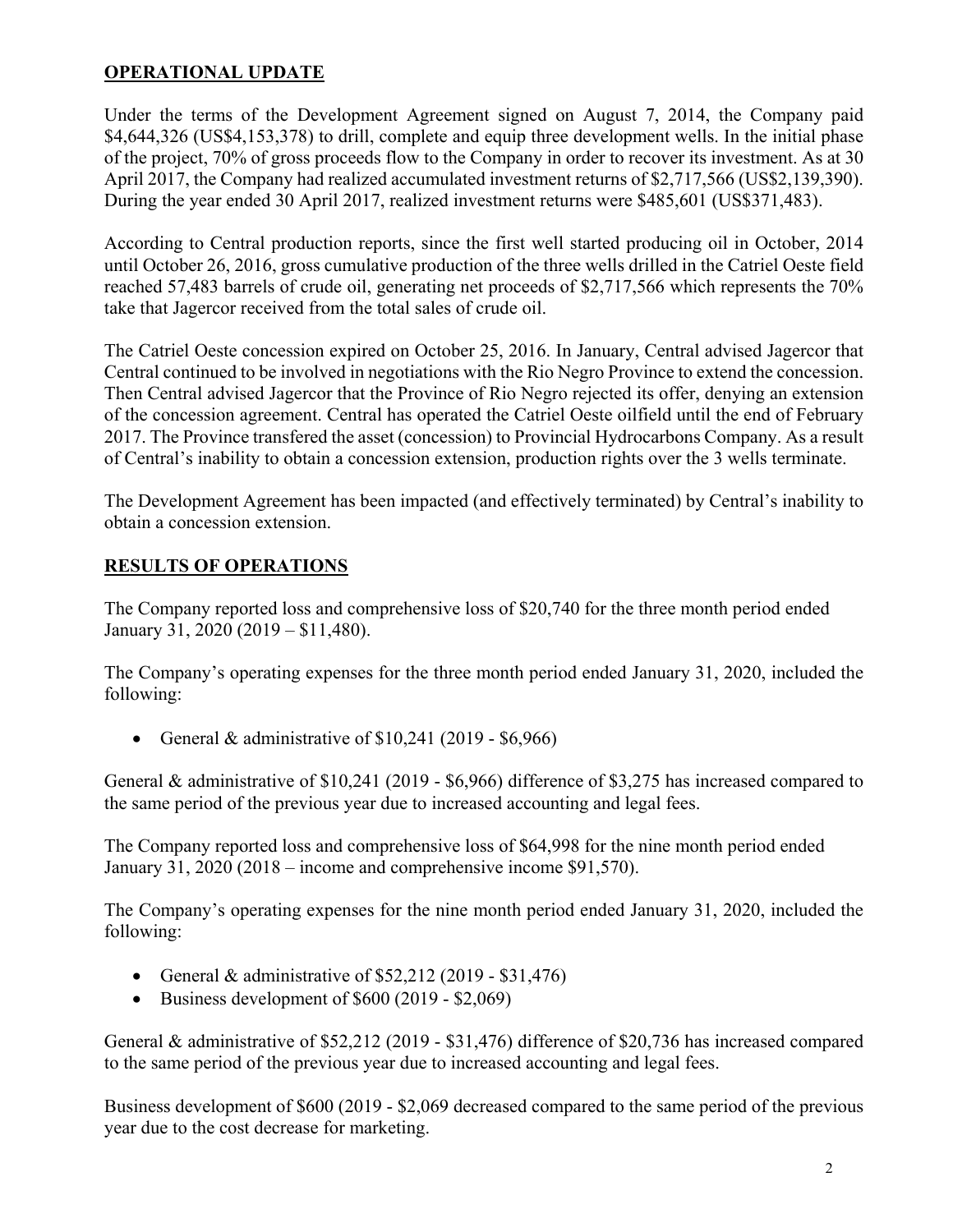# **SUMMARY OF ANNUAL RESULTS**

As required by Form51-102F1 the following is a summary of the Company's financial results for the three most recently completed financial years:

| <b>Year ended April 30</b>                    | 2019      | 2018        | 2017          |
|-----------------------------------------------|-----------|-------------|---------------|
| Net income (loss)                             | \$1,493   | \$(688,900) | \$(3,391,809) |
| Earnings (loss) per share – basic and diluted | \$0.000   | \$(0.146)   | \$(0.036)     |
| Total assets                                  | \$87,481  | \$27,194    | \$500,412     |
| Short-term liabilities                        | \$481,268 | \$455,945   | \$51,092      |
| Long-term liabilities                         | \$173,962 | \$137,505   | \$Nil         |
| Cash dividends declared per share             | \$Nil     | \$Nil       | \$Nil         |

During the year ended April 30, 2017, the Company focused on managing its Catriel Oeste Project until the termination of the contract and actually actively sought new opportunities in Oil & Gas sector, mainly in Argentina while maintaining the Company's status as a reporting issuer on the Canadian Securities Exchange.

During the year ended April 30, 2018, the Company focused on managing the sale of JEA. Due to the sale of JEA, the statement of loss and comprehensive loss reflects the consolidated operations of the Company and JEA for the year ended April 30, 2018. The Company recorded a gain on the disposal of subsidiary \$895,505 and a write-off of loan receivable \$675,109.

During the year ended April 30, 2019, the Company focused on seeking new opportunities and working towards maintaining the Company's status as a reporting issuer on the Canadian Securities Exchange. The statement of loss and comprehensive loss reflects the decrease in operations for the year ended April 30, 2019. The Company recorded a gain on the recovery of loan receivable \$126,004.

## **SUMMARY OF QUARTERLY RESULTS**

Following is a summary of the Company's financial results for the eight most recently completed quarters:

| For the quarter ended                              | <b>Jan 31,</b><br>$2020 - Q2$<br>2020 | Oct 31,<br>$2019 - 02$<br>2020 | <b>July 31,</b><br>$2019 - 01$<br>2020 | Apr 30,<br>$2019 - Q4$<br>2019 |
|----------------------------------------------------|---------------------------------------|--------------------------------|----------------------------------------|--------------------------------|
| Net income (loss)                                  | $(\$20,740)$                          | $(\$34,340)$                   | $(\$30,658)$                           | $(\$81,583)$                   |
| Earnings (loss) per share $-$ basic<br>and diluted | $(\$0.00)$                            | $(\$0.00)$                     | $(\$0.01)$                             | $(\$0.01)$                     |
| For the quarter ended                              | <b>Jan 31,</b><br>$2019 - 03$<br>2019 | Oct 31,<br>$2018 - Q2$<br>2019 | <b>July 31,</b><br>$2018 - Q1$<br>2019 | Apr 30,<br>$2018 - Q4$<br>2018 |
| Net income (loss)                                  | (\$11,480)                            | (\$17,507)                     | \$109,077                              | \$834,906                      |
| Earnings (loss) per share $-$ basic                | \$0.00                                | \$0.00                         | \$0.02                                 | \$0.02                         |

The net loss in the quarters ended January 31, 2020, October 31, 2019, April 30, 2019, January 31, 2019 and January 31, 2019 was primarily due to decreased operations due to the sale of JEA in the year ending April 30, 2018. The net income in the quarter ended January 31, 2019 was primarily due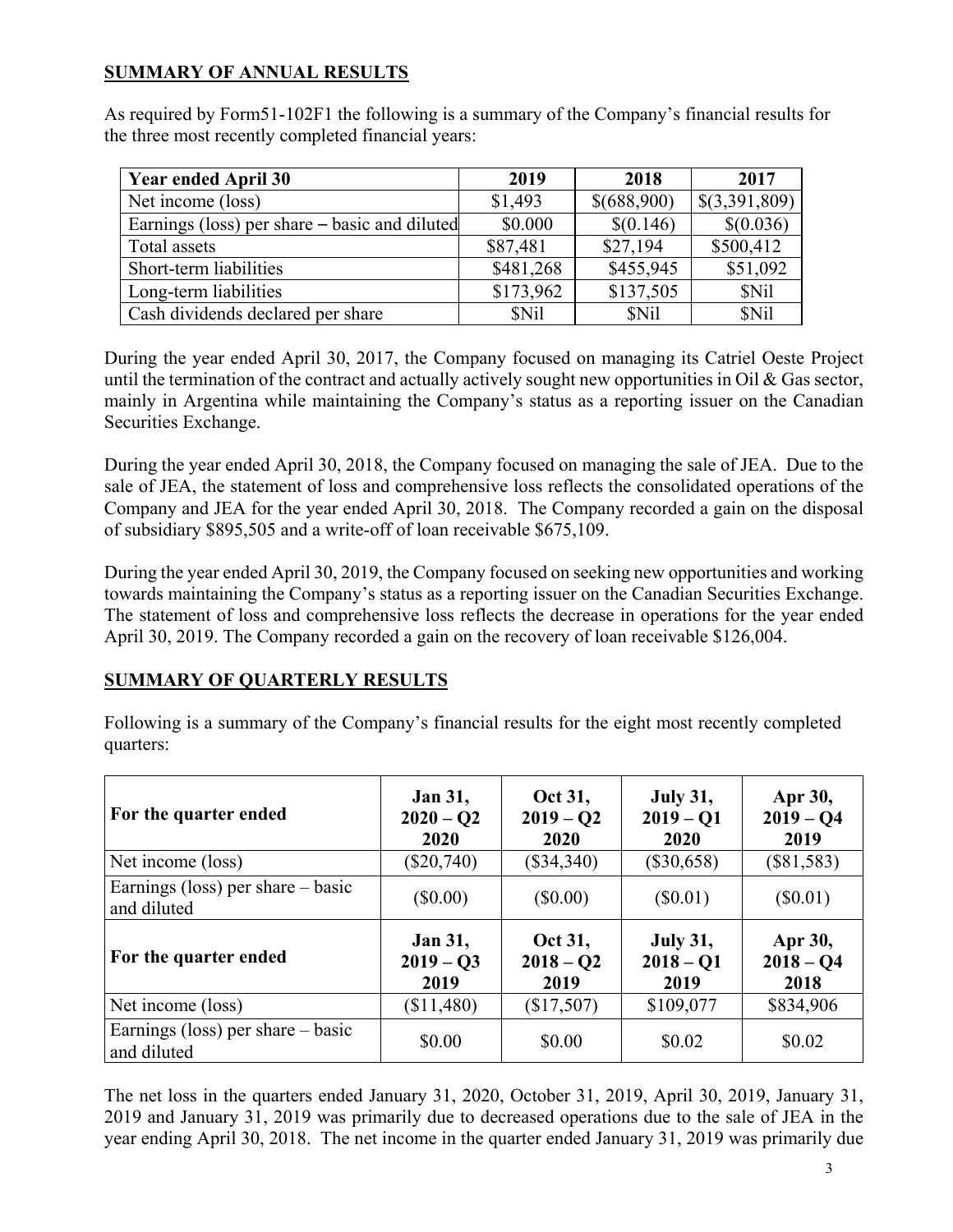to decreased operating costs associated with the sale of JEA and the receipt of previously expensed loan receivables of \$126,004. April 30, 2018 increased compared significantly with the quarter ended January 31, 2018 mainly to the gain on disposal of the subsidiary JEA. Also to negative exchange differences of \$303,159 for recognizing in this quarter the effects of devaluation in the Argentinean subsidiary when translating the foreign currency items (pesos transactions) to functional currency (US dollars) i.e. adjustment for JEA's investment loss. As well, the \$303,159 contemplate positive exchange differences in parent Company due to depreciation of the Canadian currency against US dollar. All other expenses did not show any significant change, except the above mention

The net loss in the quarter ended April 30, 2017 increased compared significantly with the quarter ended January 31, 2017 mainly to negative result with the Development Agreement Termination \$2,582,244. Also to negative exchange differences of \$64,559 for recognizing in this quarter the effects of devaluation in the Argentinean subsidiary when translating the foreign currency items (pesos transactions) to functional currency (US dollars) i.e. adjustment for JEA's investment loss. As well, the \$64,559 contemplate positive exchange differences in parent Company due to depreciation of the Canadian currency against US dollar. All other expenses did not show any significant change, except the above mention

# **LIQUIDITY AND CAPITAL RESOURCES**

As of January 31, 2020, the Company had net working capital (deficit) of \$(448,216) (April 30, 2019 \$(393,787)) and cash and cash equivalents of \$11,537 (April 30, 2019 - \$84,174). The decrease in cash and cash equivalents is explained by cash used in operations of \$72,637. Management plans to continue analyzing different alternatives to finance the Company's new projects throughout the coming year, either with its own cash flow or private placements.

### **Share transactions:**

During the nine month period ended January 31, 2020 the Company did not issue common shares

During the nine month period ended January 31, 2019 the Company did not issue common shares

### **Cash Flow Activities:**

During the nine month period ended January 31, 2020 and the date of this report, cash used in operating activities was \$72,637 compared to \$30,695 used during the nine month period ended January 31, 2019.

Financing activities during the nine month period ended January 31, 2020 were \$Nil compared to a recovery of a loan that was previously expensed totaling \$151,004 in the nine month period ended January 31, 2019.

### **OUTSTANDING SHARES**

### **Outstanding Share Data**

As at January 31, 2020 and the date of this report, there were 4,727,433 common shares.

As at January 31, 2020, there were 250,000 share options.

As at the date of this report, there were 250,000 share options.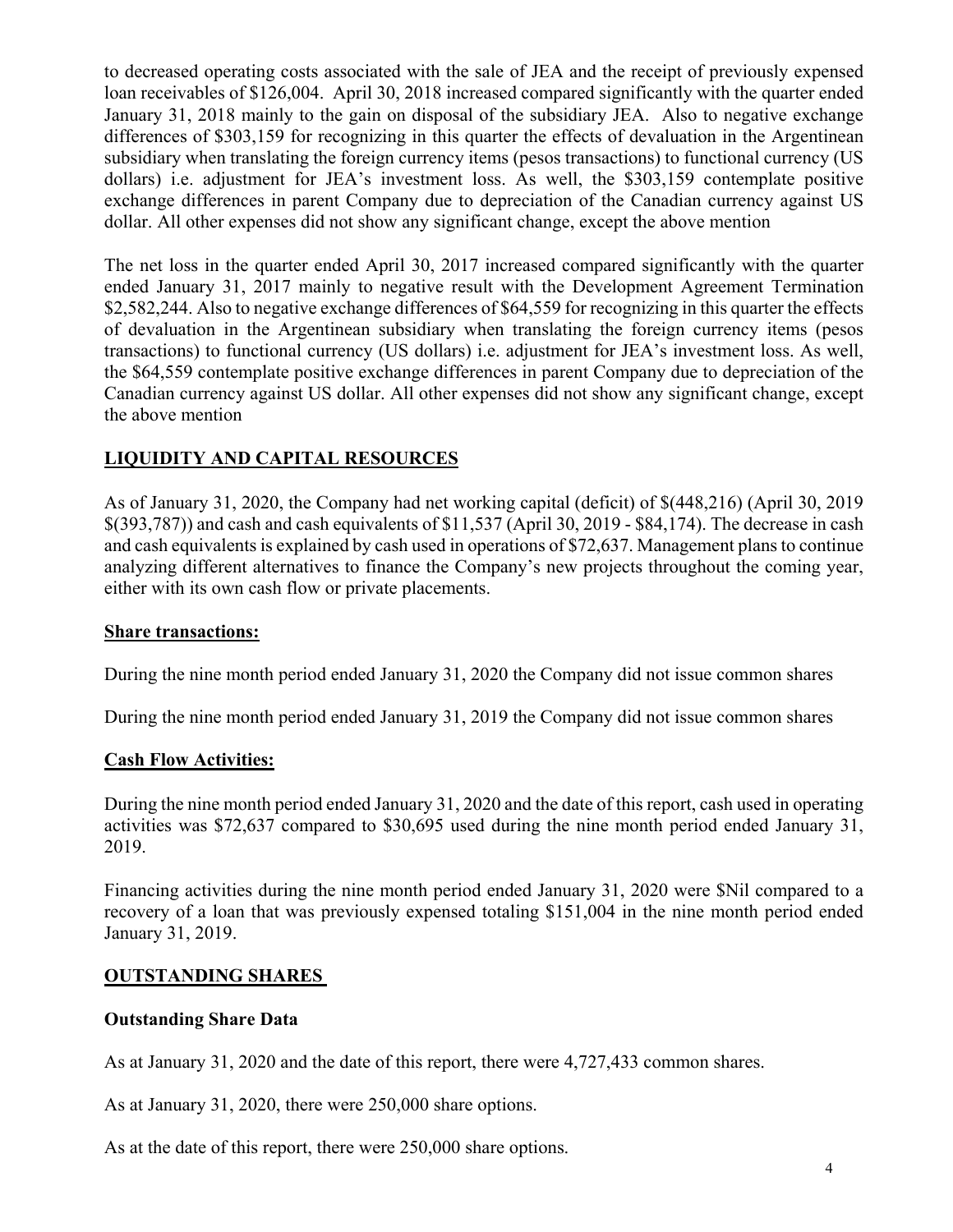|                          | Number of shares Share capital |             |
|--------------------------|--------------------------------|-------------|
| Balance January 31, 2020 | 4,727,433                      | \$7,602,883 |

# **OFF-BALANCE SHEET ARRANGEMENTS**

The Company has no off-balance sheet arrangements as at January 31, 2020 or as of the date of this report.

# **TRANSACTIONS WITH RELATED PARTIES**

The amounts due to/from related parties are amounts due to the directors and officers. The balances are unsecured, non-interest bearing and have no specific terms for repayment. These transactions are in the normal course of operations and have been valued in these financial statements at the exchange amount, which is the amount of consideration established and agreed to by the related parties.

The Company transacted with the following related parties:

- (a) Stephen Brohman is the Company's CFO. He is a principal of Donaldson Brohman Martin CPA Inc. ("DBM CPA") and Oakside Advisory Ltd. ("Oakside") both firms in which he has significant influence. DBM CPA and Oakside provide the Company with accounting services.
- (b) Shares to be issued include incentive bonus payable to compensate the former Chief Executive officer payable in 36,500 common shares at a price of \$0.80 per share. Issuance pending since 2016.
- (c) On October 14, 2017, convertible notes were issued to two directors, Hendrik Van Alphen and Robert Kopple.

The aggregate value of transactions and outstanding balances with key management personnel and Directors and entities over which they have control or significant influence were as follows:

|                    | <b>Transactions</b><br>9 months ended<br>Janaury 31<br>2020 | Transactions<br>9 months ended<br>January 31,<br>2019 | <b>Balances</b><br>outstanding<br>January 31,<br>2020 | <b>Balances</b><br>outstanding<br>April 30,<br>2019 |
|--------------------|-------------------------------------------------------------|-------------------------------------------------------|-------------------------------------------------------|-----------------------------------------------------|
| Oakside            | 8.500                                                       |                                                       | 2.500                                                 |                                                     |
| Robert Kopple      |                                                             | ٠                                                     | 341.762                                               | 341,762                                             |
| Hendrik Van Alphen |                                                             | $\blacksquare$                                        | 80.537                                                | 80,537                                              |
|                    | 8.500                                                       | ٠                                                     | 424.799                                               | 422.299                                             |

All related party balances are unsecured and are due upon demand without interest.

The transactions with the key management personnel and Directors are included in operating expenses as follows:

- (a) General and administrative expenses
	- Includes the accounting services of Company's CFO, Stephen Brohman, charged to the Company by Oakside.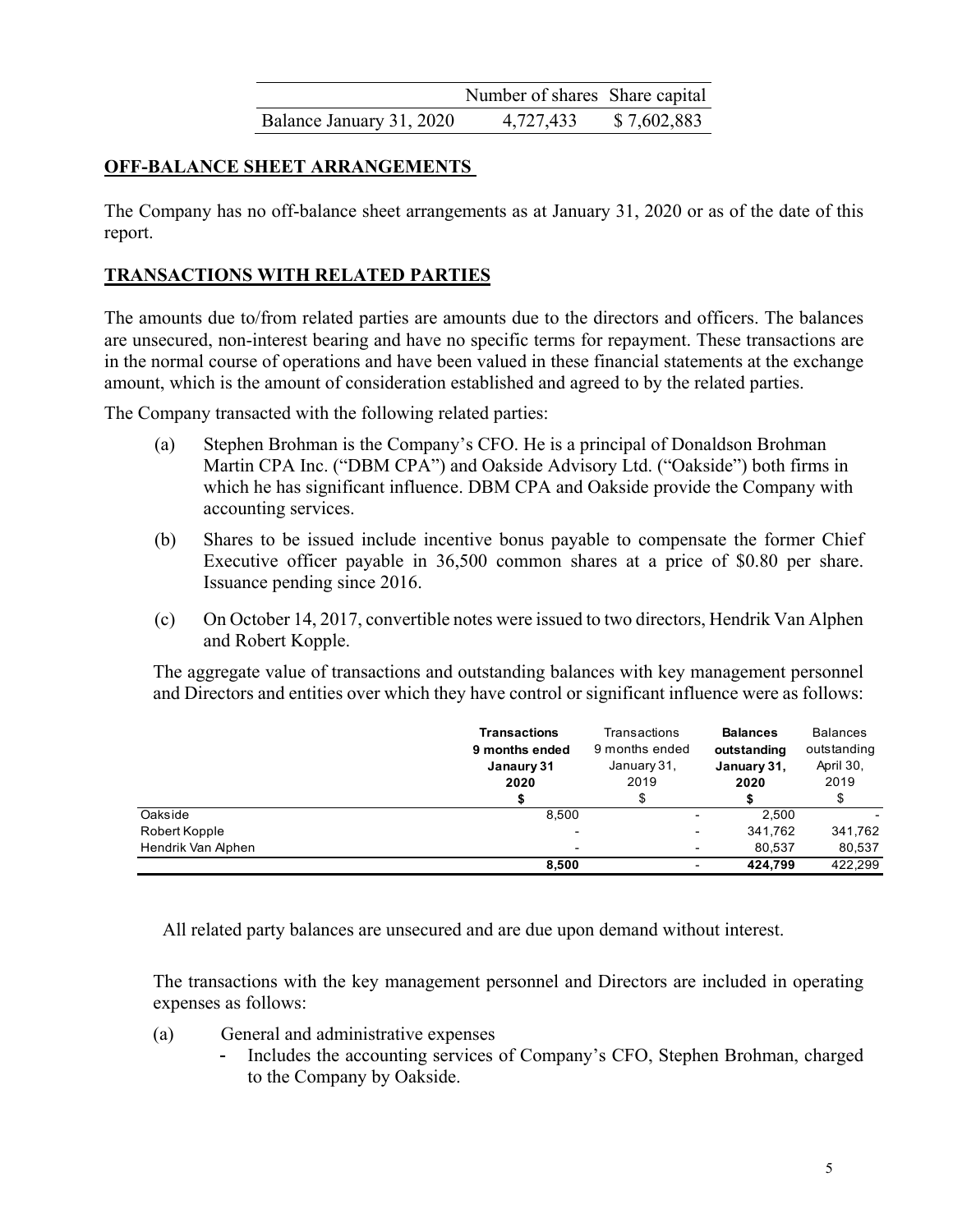# **CRITICAL ACCOUNTING ESTIMATES**

The Company makes estimates and assumptions about the future that affect the reported amounts of assets and liabilities. Estimates and judgments are continually evaluated based on historical experience and other factors, including expectations of future events that are believed to be reasonable under the circumstances.

In the future, actual experience may differ from these estimates and assumptions. The effect of a change in an accounting estimate is recognized prospectively by including it in comprehensive income in the year of the change, if the change affects that year only, or in the year of the change and future years, if the change affects both.

Information about critical judgments in applying accounting policies that have the most significant risk of causing material adjustment to the carrying amounts of assets and liabilities recognized in the financial statements within the next financial year are discussed below:

#### i) Exploration and Evaluation Expenditures

The application of the Company's accounting policy for exploration and evaluation expenditures requires judgment in determining whether it is likely that future economic benefits will flow to the Company, which may be based on assumptions about future events or circumstances. Estimates and assumptions made may change if new information becomes available. If, after expenditure is capitalized, information becomes available suggesting that the recovery of expenditure is unlikely, the amount capitalized is written off in the profit or loss in the year the new information becomes available.

#### ii) Title to Oil and Gas Property Interests

Although the Company has taken steps to verify title to oil and gas properties in which it has a Project, these procedures do not guarantee the Partner's title. Such properties may be subject to prior agreements or transfers and title may be affected by undetected defects.

#### iii) Income Taxes

The Company has not recognized a deferred tax asset, as management believes it is not probable that taxable profit will be available against which deductible temporary differences can be utilized.

#### iv) Share-based Payment Transactions

The Company measures the cost of equity-settled transactions with employees by reference to the fair value of the equity instruments at the date at which they are granted. Estimating fair value for share-based payment transactions requires determining the most appropriate valuation model, which is dependent on the terms and conditions of the grant. This estimate also requires determining the most appropriate inputs to the valuation model including the expected life of the stock option, volatility and dividend yield and making assumptions about them.

#### v) Foreign currencies

The functional currency of each of the Company's entities is measured using the currency of the primary economic environment in which that entity operates. The Company determined that its functional currency is the Canadian dollar for its parent, and it is the US dollar for its Argentinean subsidiary commencing October 2014, prior to which it was the Canadian dollar. The functional currency of the Company's Argentinean subsidiary was changed to US dollars as a result the Company's investment made and returns received during the year being denominated in US dollars.

Foreign currency transactions are translated into functional currency using the exchange rates prevailing at the date of the transaction. Foreign currency monetary items are translated at the period-end exchange rate. Nonmonetary items measured at historical cost continue to be carried at the exchange rate at the date of the transaction. Non-monetary items measured at fair value are reported at the exchange rate at the date when fair values were determined.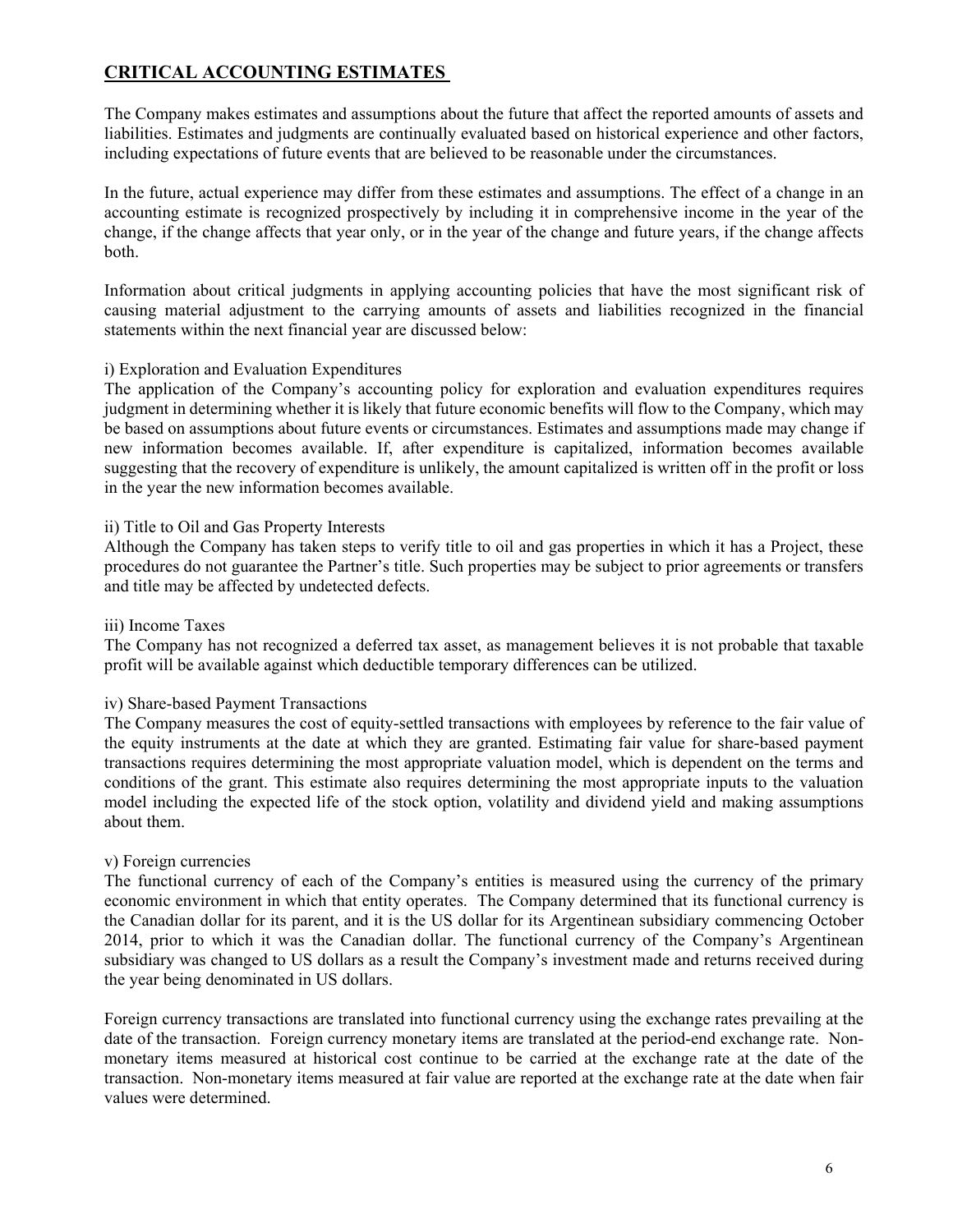The financial results and position of foreign operations whose functional currency is different from the reporting currency are translated as follows:

- i) assets and liabilities are translated at period-end exchange rates prevailing at that reporting date; and
- ii) income and expenses are translated at average exchange rates for the period.

Exchange gains and losses arising on translation are recognized in accumulated other comprehensive loss.

For a detailed summary of the Company's significant accounting policies, the readers are directed to Note 3 of audited consolidated financial statements for the year ended April 30, 2019 that are available on SEDAR at www.sedar.com.

## **RISKS AND UNCERTAINTIES**

The Company believes that the following risks and uncertainties may materially affect its success.

#### **Limited Operating History**

The Company has no history of business or exploitation operations, revenue generation or production history. The Company was incorporated on June 8, 1987 and has not yet generated a significant profit from its activities. The Company is subject to all of the business risks and uncertainties associated with any new business enterprise, including the risk that it will not achieve its growth objective. The Company anticipates that it may take several years to achieve positive free cash flow.

#### **Exploration, Development and Operating Risks**

The exploration for and development of oil and gas properties involve significant risks, which even a combination of careful evaluation, experience and knowledge may not eliminate. Few properties that are explored are ultimately developed into producing oil and gas. There can be no guarantee that the estimates of quantities and qualities of production disclosed will be economically recoverable. With all operations there is uncertainty and, therefore, risk associated with operating parameters and costs resulting from the scaling up of extraction methods tested in pilot conditions. Oil and Gas exploration is speculative in nature and there can be no assurance that any hydrocarbon discovered would result in an increase in the Company's resource base.

The Company's operations are subject to all of the hazards and risks normally encountered in the exploration, development and production of oil and gas. These include unusual and unexpected geological formations, rock falls, seismic activity; flooding and other conditions involved in the production of the hydrocarbon, any of which could result in damage to, or destruction of, other producing facilities, damage to life or property, environmental damage and possible legal liability. Although precautions to minimize risk will be taken, operations are subject to hazards that may result in environmental pollution and consequent liability that could have a material adverse impact on the business, operations and financial performance of the Company.

#### **Fluctuating Commodity Prices**

The economics of hydrocarbon exploitation is affected by many factors beyond the Company's control, including commodity prices, the cost of operations, variations in the grade and production and fluctuations in the market price of the commodities. Depending on the price of the commodities, it may be determined that it is impractical to continue the exploitation operation. Oil and Gas prices are prone to fluctuations and the marketability is affected by government regulation relating to price, royalties, allowable production and the importing and exporting of the commodities, the effect of which cannot be accurately predicted. There is no assurance that a profitable market will exist for the sale of any potential hydrocarbon found on a Property.

#### **Credit risk**

Credit risk is the risk of an unexpected loss if a customer or counterparty to a financial instrument fails to meet its contractual obligations and arises primarily from the Company's cash and cash equivalents. The Company manages its credit risk relating to cash and cash equivalents by dealing with only with highly-rated financial institutions. As a result, credit risk is considered insignificant.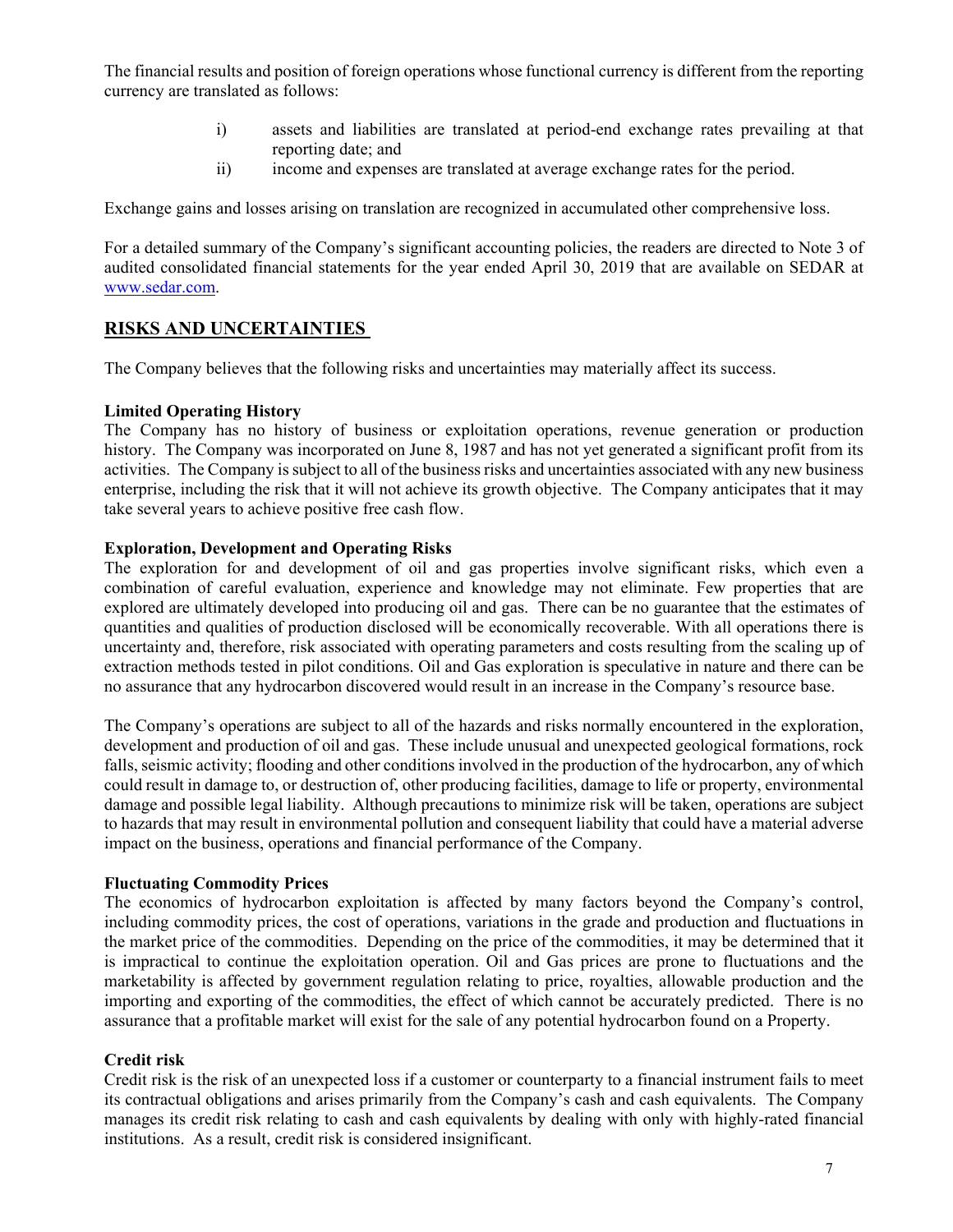### **Currency Risk**

Currency risk is the risk to the Company's earnings that arises from fluctuations of foreign exchange rates and the degree of volatility of these rates.

#### **Substantial Capital Requirements and Liquidity**

No assurances can be given that the Company will be able to raise the additional funding that may be required. Commodity prices, environmental rehabilitation or restitution, revenues, taxes, transportation costs, capital expenditures, operating expenses and geological results are all factors which will have an impact on the amount of additional capital that may be required. To meet such funding requirements, the Company may be required to undertake additional equity financing, which would be dilutive to shareholders. Debt financing, if available, may also involve restrictions on financing and operating activities. There is no assurance that additional financing will be available on terms acceptable to the Company or at all. If the Company is unable to obtain additional financing as needed, it may be required to reduce the scope of its operations or anticipated expansion.

The Company manages liquidity risk by maintaining an adequate level of cash and cash equivalents to meet its ongoing obligations. The Company continuously reviews its actual expenditures and forecast cash flows and matches the maturity dates of its cash and cash equivalents to capital and operating needs. The Company has been successful in raising equity financing in the past; however, there is no assurance that it will be able to do so in the future.

#### **Regulatory Requirements**

The future operations of the Company require permits from various governmental authorities, and such operations are and will be governed by laws and regulations governing exploration, development, production, taxes, labor standards, occupational health, waste disposal, toxic substances, land use, environmental protection, site safety and other matters. Companies engaged in the exploration and development of hydrocarbon properties generally experience increased costs and delays in development and other schedules as a result of the need to comply with applicable laws, regulations and permits. There can be no assurance that all permits which the Company may require for the facilities and conduct of exploration and development operations will be obtainable on reasonable terms or that such laws and regulation would not have an adverse effect on any exploration and development project which the Company might undertake.

Failure to comply with applicable laws, regulations and permitting requirements may result in enforcement actions, including orders issued by regulatory or judicial authorities causing operations to cease or be curtailed, and may include corrective measures requiring capital expenditures, installation of additional equipment or remedial actions. Parties engaged in exploration and development operations may be required to compensate those suffering loss or damage by reason of the exploration and development activities and may have civil or criminal fines or penalties imposed upon them for violation of applicable laws or regulations. Amendments to current laws, regulation and permits governing operations and activities of mineral companies, or more stringent implementation thereof, could have a material adverse impact on the Company and cause increases in capital expenditures or exploration and development costs or require abandonment or delays in the development of new properties.

### **Financing Risks and Dilution to Shareholders**

The Company will have limited financial resources. If the Company's future potential exploration program on a property is successful, additional funds will be required for the purposes of further exploration and development. There can be no assurance that the Company will be able to obtain adequate financing in the future or that such financing will be available on favorable terms or at all. It is likely such additional capital will be raised through the issuance of additional equity, which will result in dilution to the Company's shareholders.

#### **Title to Properties**

Acquisition of title to hydrocarbon properties is a very detailed and time-consuming process. Title to, and the area of, properties may be disputed. The Company cannot give an assurance that title to a Property will not be challenged or impugned. Properties sometimes contain claims or transfer histories that examiners cannot verify.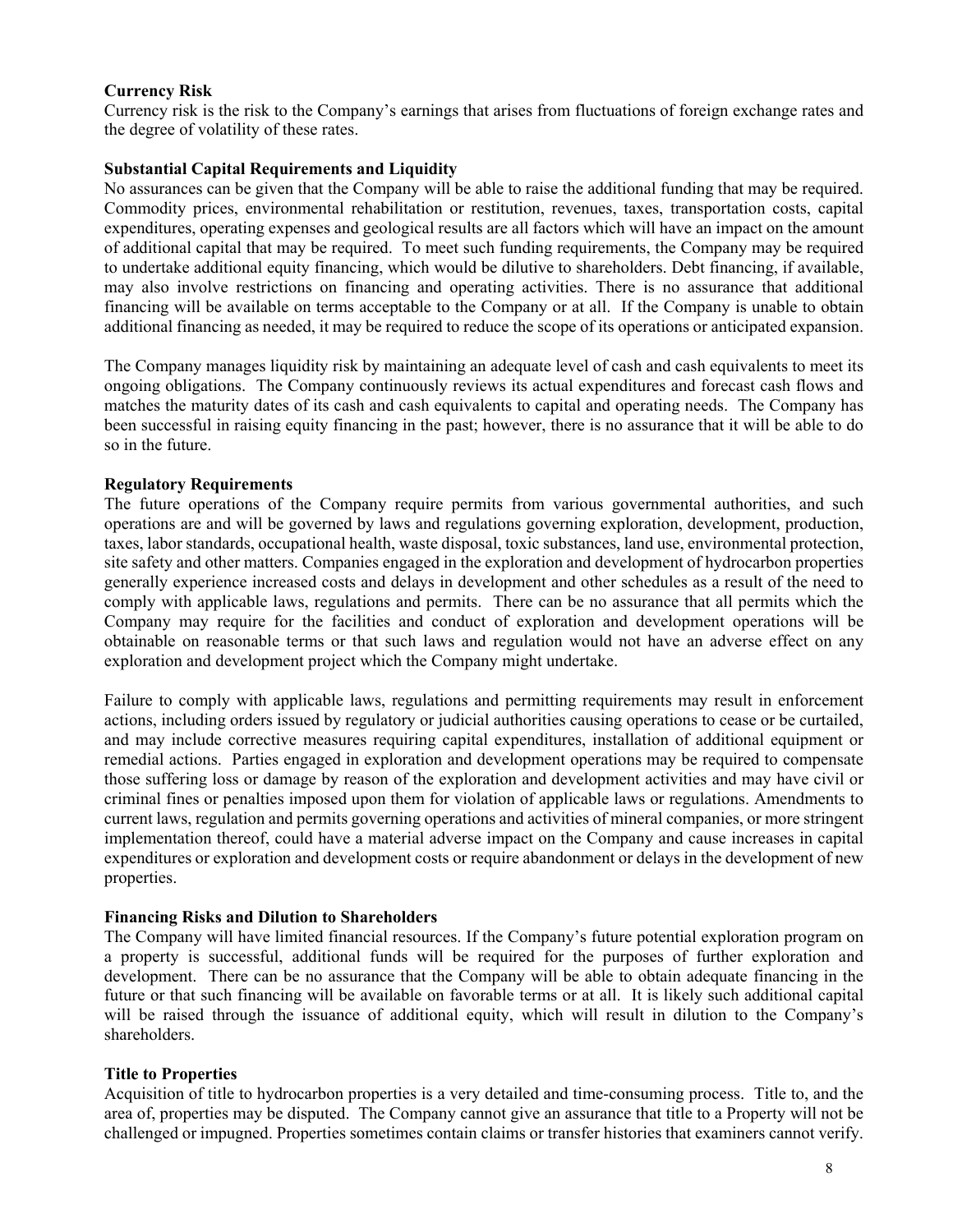A successful claim that the Company, as the case may be, does not have title to the properties could cause the Company to lose any rights to explore, develop and produce any gas or oil on that property, without compensation for its prior expenditures relating to such property.

#### **Requirement for Permits and Licenses**

As the Company potentially involves in exploration or development of oil  $\&$  gas, it and may need to acquire permits or licenses necessary to carry on proposed exploration or development activities on the properties. A substantial number of permits and licenses may be required should the Company proceed beyond exploration; such licenses and permits may be difficult to obtain and may be subject to changes in regulations and in various operational circumstances. It is uncertain whether the Company will be able to obtain all such licenses and permits.

### **Competition**

There is competition within the oil and gas industry for the discovery and acquisition of properties considered to have commercial potential. The Company will compete with other companies, many of which have greater financial, technical and other resources than the Company, for, among other things, the acquisition of claims, leases and other interests as well as for the recruitment and retention of qualified employees and other personnel.

#### **Reliance on Management and Dependence on Key Personnel**

The success of the Company will be largely dependent upon on the performance of the directors and officers and the ability to attract and retain key personnel. The loss of the services of these persons may have a material adverse effect on the Company's business and prospects. The Company will compete with numerous other companies for the recruitment and retention of qualified employees and contractors. There is no assurance that the Company can maintain the service of its directors and officers or other qualified personnel required to operate its business. Failure to do so could have a material adverse effect on the Company and its prospects.

### **Environmental Risks**

The Company's exploration and appraisal programs will, in general, be subject to approval by regulatory bodies. Additionally, all phases of the oil and gas exploitation business present environmental risks and hazards and are subject to environmental regulation pursuant to a variety of international conventions and federal, provincial and municipal laws and regulations. Environmental legislation provides for, among other things, restrictions and prohibitions on spills, releases or emissions of various substances produced in association with operations. The legislation also requires that wells and facility sites be operated, maintained, abandoned and reclaimed to the satisfaction of applicable regulatory authorities. Compliance with such legislation can require significant expenditures and a breach may result in the imposition of fines and penalties, some of which may be material. Environmental legislation is evolving in a manner expected to result in stricter standards and enforcement, larger fines and liability and potentially increased capital expenditures and operating costs.

#### **Local Resident Concerns**

Apart from ordinary environmental issues, work on, or the development of properties could be subject to resistance from local residents that could either prevent or delay exploration and development of the properties.

#### **Uninsurable Risks**

Exploration, development and production operations on hydrocarbon properties involve numerous risks, including unexpected or unusual geological operating conditions, rock bursts, cave-ins, fires, floods, earthquakes and other environmental occurrences. It is not always possible to obtain insurance against all such risks and the Company may decide not to insure against certain risks as a result of high premiums or other reasons. Should such liabilities arise, they could have an adverse impact on the Company's results of operations and financial condition and could cause a decline in the value of the Company shares. The Company does not intend to maintain insurance against environmental risks.

#### **Litigation**

The Company and/or its directors may be subject to a variety of civil or other legal proceedings, with or without merit.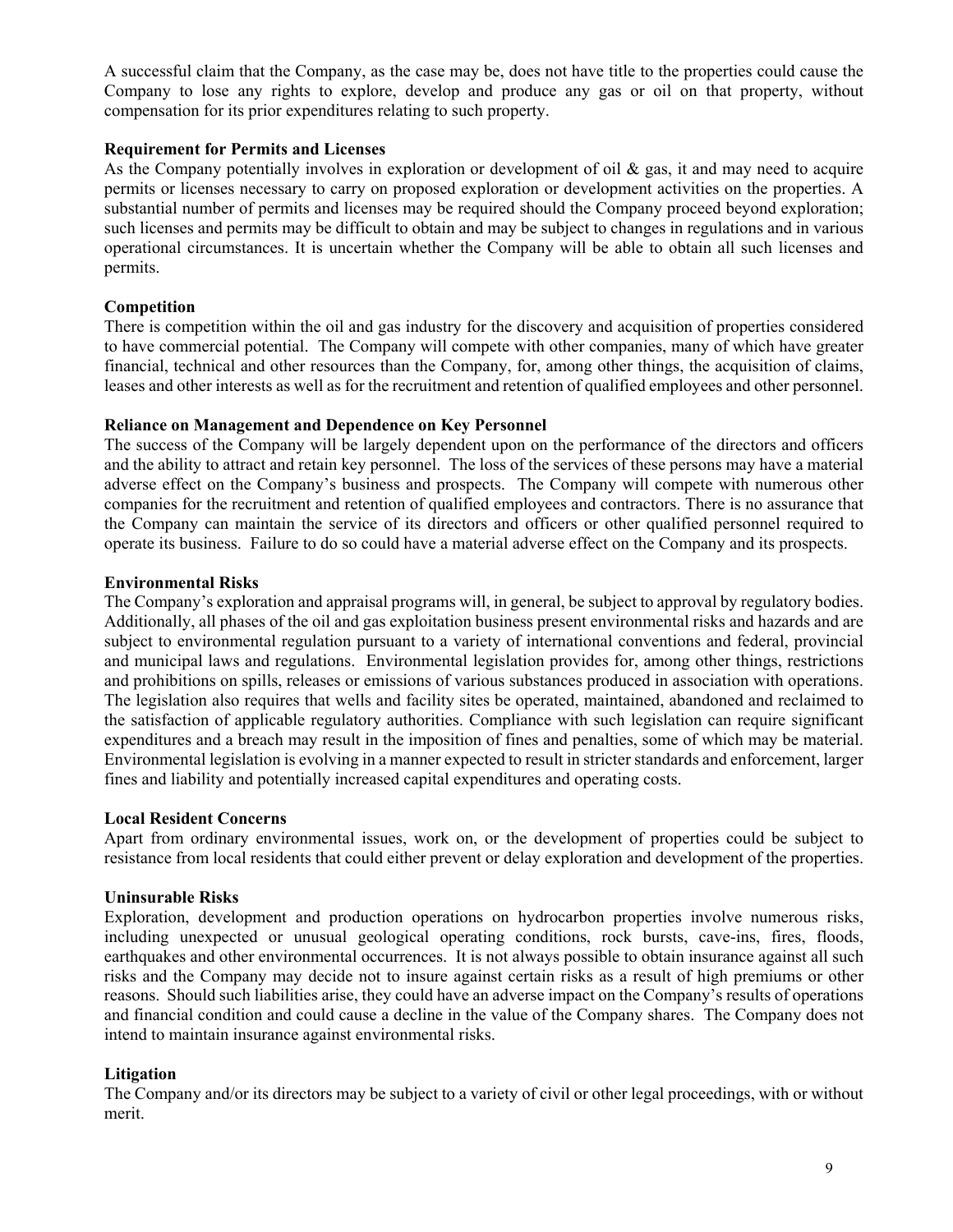# **FORWARD-LOOKING STATEMENTS**

This MD&A contains forward-looking statements. Forward-looking statements are projections of events, revenues, income, future economic performance or management's plans and objectives for future operations. In some cases, you can identify forward-looking statements by the use of terminology such as "may", "should", "expects", "plans", "anticipates", "believes", "estimates", "predicts", "potential" or "continue" or the negative of these terms or other comparable terminology. Examples of forward-looking statements made in this MD&A include statements about the Company's business plans; the costs and timing of its developments; its future investments and allocation of capital resources; success of exploration activities; requirements for additional capital; government regulation of mining operations. These statements are only predictions and involve known and unknown risks, uncertainties and other factors, including: general economic and business conditions, fluctuations in worldwide prices and demand for minerals; our lack of operating history; the actual results of current exploration activities; conclusions or economic evaluations; changes in project parameters as plans continue to be refined; possible variations in grade and or recovery rates; failure of plant, equipment or processes to operate as anticipated; accidents, labor disputes or other risks of the oil  $\&$  gas industry; delays in obtaining government approvals or financing or incompletion of development or construction activities, any of which may cause our or our industry's actual results, levels of activity, performance or achievements to be materially different from any future results, levels of activity, performance or achievements expressed or implied by these forward-looking statements.

The Company has no working interest in any Property and does not claim to report any reserves, resources other than reserves or measurements thereof. Gelum´s interest was limited to a funding agreement in the form of the Agreement entered into with Central which has been terminated.

Any references in this MD&A to test rates, flow rates, initial and/or final raw test or production rates, early production, test volumes behind pipe and/or "flush" production rates are useful in confirming the presence of hydrocarbon, however, such rates are not necessarily indicative of long-term performance or of ultimate recovery. Readers are cautioned not to place reliance on such rates in calculating the aggregate production for Gelum or its partners.

All calculations converting natural gas to barrels of oil equivalent ("boe") have been made using a conversion ratio of six thousand cubic feet (six "Mcf") of natural gas to one barrel of oil, unless otherwise stated. The use of boe may be misleading, particularly if used in isolation, as the conversion ratio of six Mcf of natural gas to one barrel of oil is based on an energy equivalency conversion method primarily applicable at the burner tip and does not represent a value equivalency at the wellhead.

While these forward-looking statements and any assumptions upon which they are based are made in good faith and reflect our current judgment regarding the direction of the Company's business, actual results will almost always vary, sometimes materially, from any estimates, predictions, projections, assumptions or other future performance suggested herein. Except as required by applicable law, including the securities laws of the Canada, the Company does not intend to update any of the forward-looking statements to conform these statements to actual results.

## **MANAGEMENT'S REPORT ON INTERNAL CONTROLS OVER FINANCIAL REPORTING**

In connection with Exemption Orders issued in November 2007 by each of the securities commissions across Canada, the Chief Executive Officer ("CEO") and Chief Financial Officer ("CFO") of the Company will file a Venture Issuer Basic Certificate with respect to the financial information contained in the unaudited interim financial statements and the audited annual financial statements and respective accompanying MD&A.

In contrast to the certificate under National Instrument ("NI") 52-109 (Certification of Disclosure in Issuer's Annual and Interim Filings), the Venture Issuer Basic Certification includes a 'Note to Reader' stating that the CEO and CFO do not make any representations relating to the establishment and maintenance of disclosure controls and procedures and internal control over financing reporting, as defined in NI 52-109.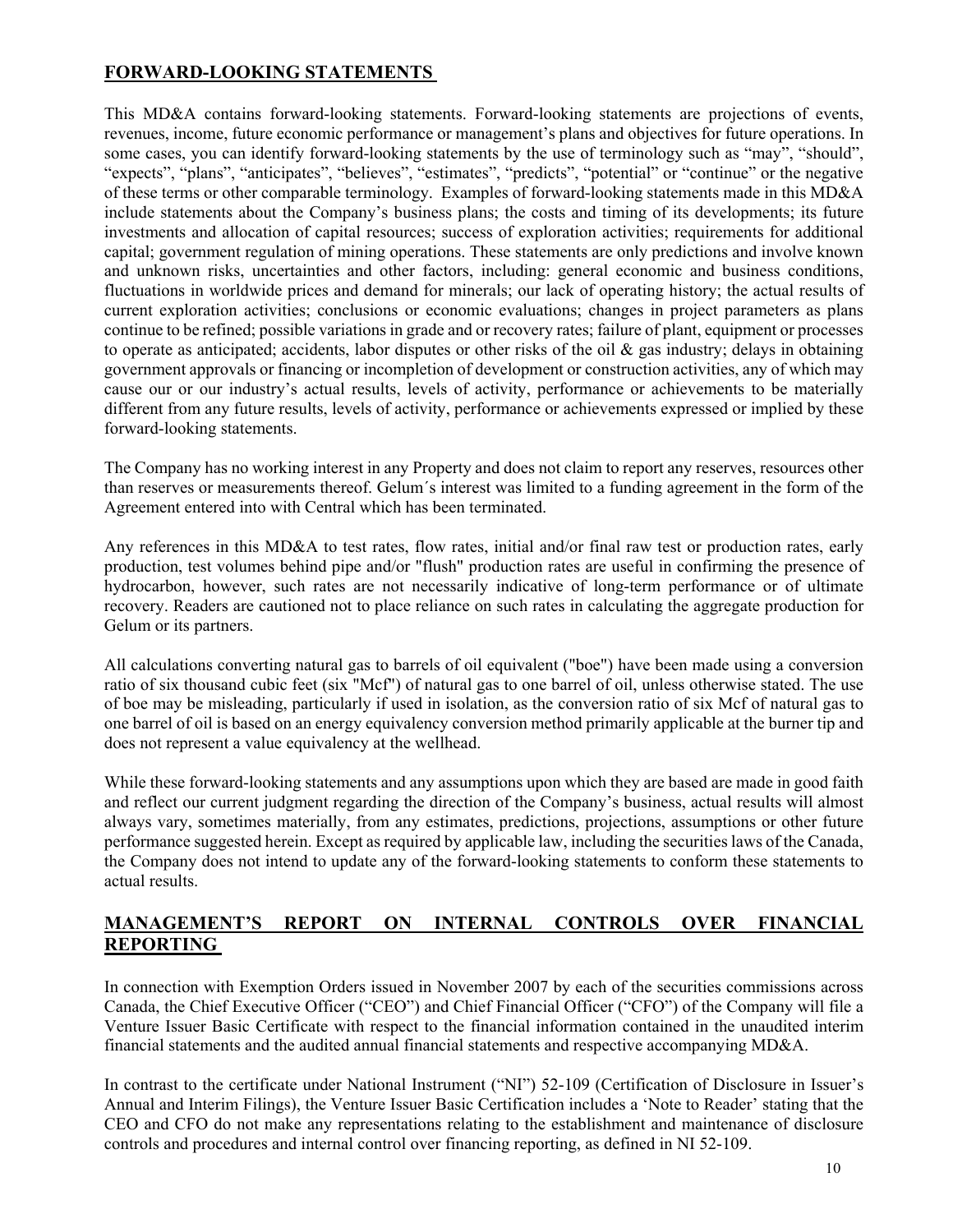# **FINANCIAL AND OTHER INSTRUMENTS**

The Company's financial instruments consist of cash and cash equivalents, accounts payable and accrued liabilities, accounts payable to related parties and convertible note.

The carrying value of accounts payable and accrued liabilities and accounts payable to related parties approximates their fair value because of the short-term nature of these instruments.

Convertible note is presented on an amortized cost basis and will be accreted to their face value at their effective interest rates, over the term to maturity.

Financial instruments measured at fair value on the statement of financial position are summarized into the following fair value hierarchy levels:

Level 1: quoted prices (unadjusted) in active markets for identical assets or liabilities.

Level 2: inputs other than quoted prices included within Level 1 that are observable for the asset or liability, either directly (i.e. as prices) or indirectly (i.e. derived from prices).

Level 3: inputs for the asset or liability that are not based on observable market data (unobservable inputs).

### *Management of financial risks*

The financial risk arising from the Company's operations are credit risk, liquidity risk, interest rate risk, currency risk and commodity price risk. These risks arise from the normal course of operations and all transactions undertaken are to support the Company's ability to continue as a going concern. The risks associated with these financial instruments and the policies on how to mitigate these risks were set out in the "Risks and Uncertainties" section on page 10. Management manages and monitors these exposures to ensure appropriate measures are implemented on a timely and effective manner.

Unless otherwise noted, it is management's opinion that the Company is not exposed to significant interest or commodity risk arising from these financial instruments.

### **DIRECTORS**

Certain directors of the Company are also directors, officers and/or shareholders of other companies that are similarly engaged in the business of acquiring, developing and exploring natural resource properties. Such associations may give rise to conflicts of interest from time to time. The directors of the Company are required to act in good faith with a view to the best interests of the Company and to disclose any interest they may have in any project opportunity of the Company. If a conflict of interest arises at a meeting of the board of directors, any director in a conflict will disclose his/her interest and abstain from voting in the matter(s). In determining whether or not the Company will participate in any project or opportunity, the directors will primarily consider the degree of risk to which the Company may be exposed and its financial position at the time.

### **OUTLOOK**

The Company's primary focus for the foreseeable future will be ongoing on the evaluation of possible projects related to acquire and development activities in oil and gas properties.

#### **OTHER REQUIREMENTS**

Additional disclosure of the Company's material documents, information circular, material change reports, new release, and other information can be obtained on SEDAR at www.sedar.com.